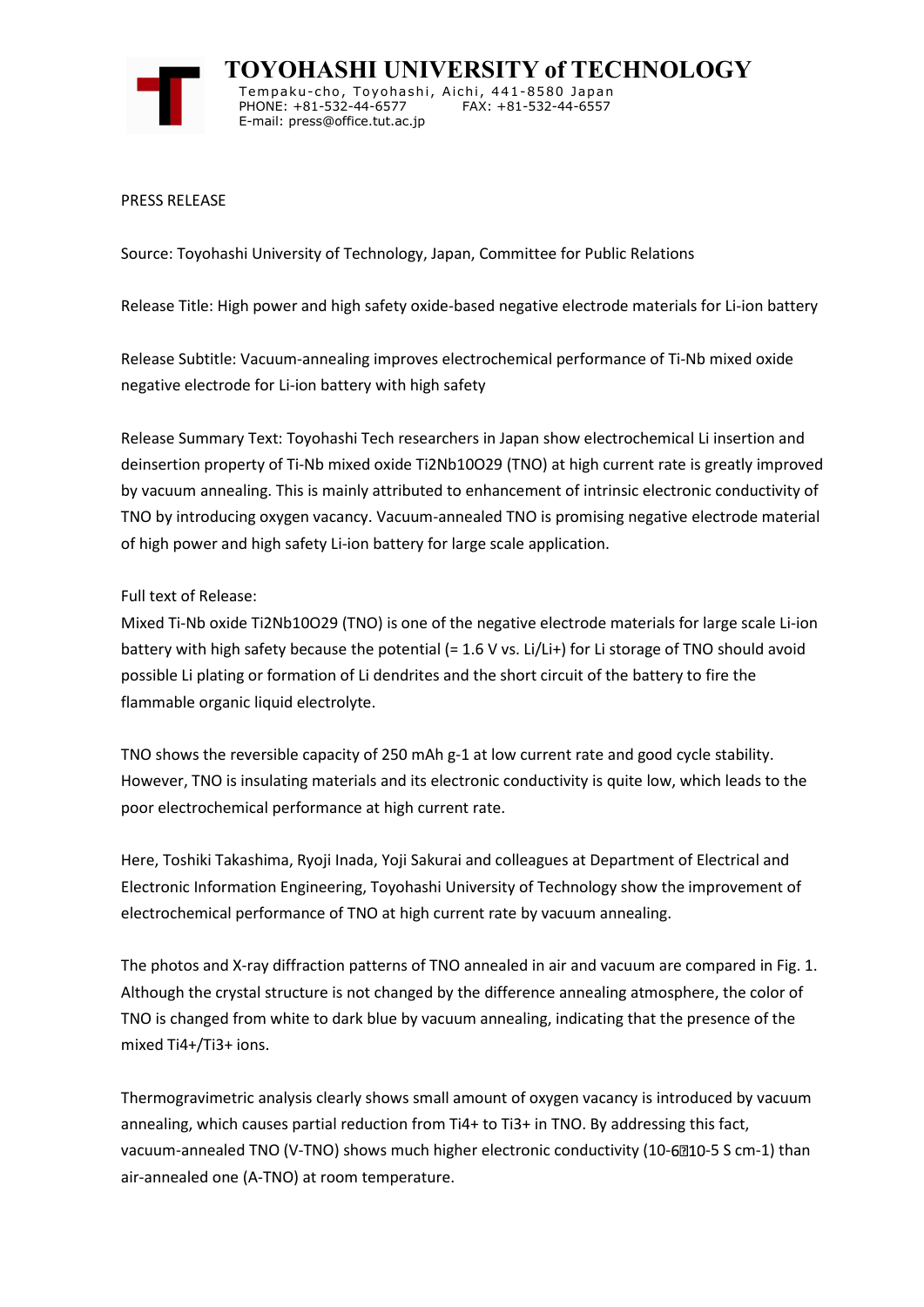

**TOYOHASHI UNIVERSITY of TECHNOLOGY** Tempaku-cho, Toyohashi, Aichi, 441-8580 Japan PHONE: +81-532-44-6577 FAX: +81-532-44-6557 E-mail: press@office.tut.ac.jp

Fig. 2 shows the comparison of charge and discharge curves of both A-TNO and V-TNO electrodes at various fixed current densities per unit electrode area of 0.5, 2, 4 and 7 mA cm-2. The charge and discharge capacities for both electrodes are decreased monotonically with increasing current densities, but V-TNO shows larger capacity than A-TNO under the current density above 2 mA cm-2. This tendency becomes more remarkable as the current density is increased.

The improved electrochemical performance of V-TNO electrode at high current rate is mainly attributed to enhancement of intrinsic electronic conductivity. V-TNO can potentially be used as novel negative electrode material of Li-ion battery with high power and high safety for large scale applications such as hybrid electric vehicles and energy storage system.

Reference:

- Authors: Toshiki Takashima, Tomohiro Tojo, Ryoji Inada, and Yoji Sakurai.
- Title of original paper: Characterization of mixed titanium-niobium oxide Ti2Nb10O29 as anode material for lithium-ion battery.
- Journal, volume, pages and year: Journal of Power Sources, 276, 113-119 (2015).
- Digital Object Identifier (DOI): 10.1016/j.jpowsour.2014.11.109
- Affiliations: Department of Electrical and Electronic Information Engineering, Toyohashi University of Technology

Department website: http://www.tut.ac.jp/english/introduction/department02.html

Further information Toyohashi University of Technology 1-1 Hibarigaoka, Tempaku Toyohashi, Aichi Prefecture, 441-8580, JAPAN Inquiries: Committee for Public Relations E-mail: press@office.tut.ac.jp

About Toyohashi University of Technology:

Founded in 1976 as a National University of Japan, Toyohashi University of Technology is a vibrant modern institute with research activities reflecting the modern era of advanced electronics, engineering, and life sciences.

Website: http://www.tut.ac.jp/english/